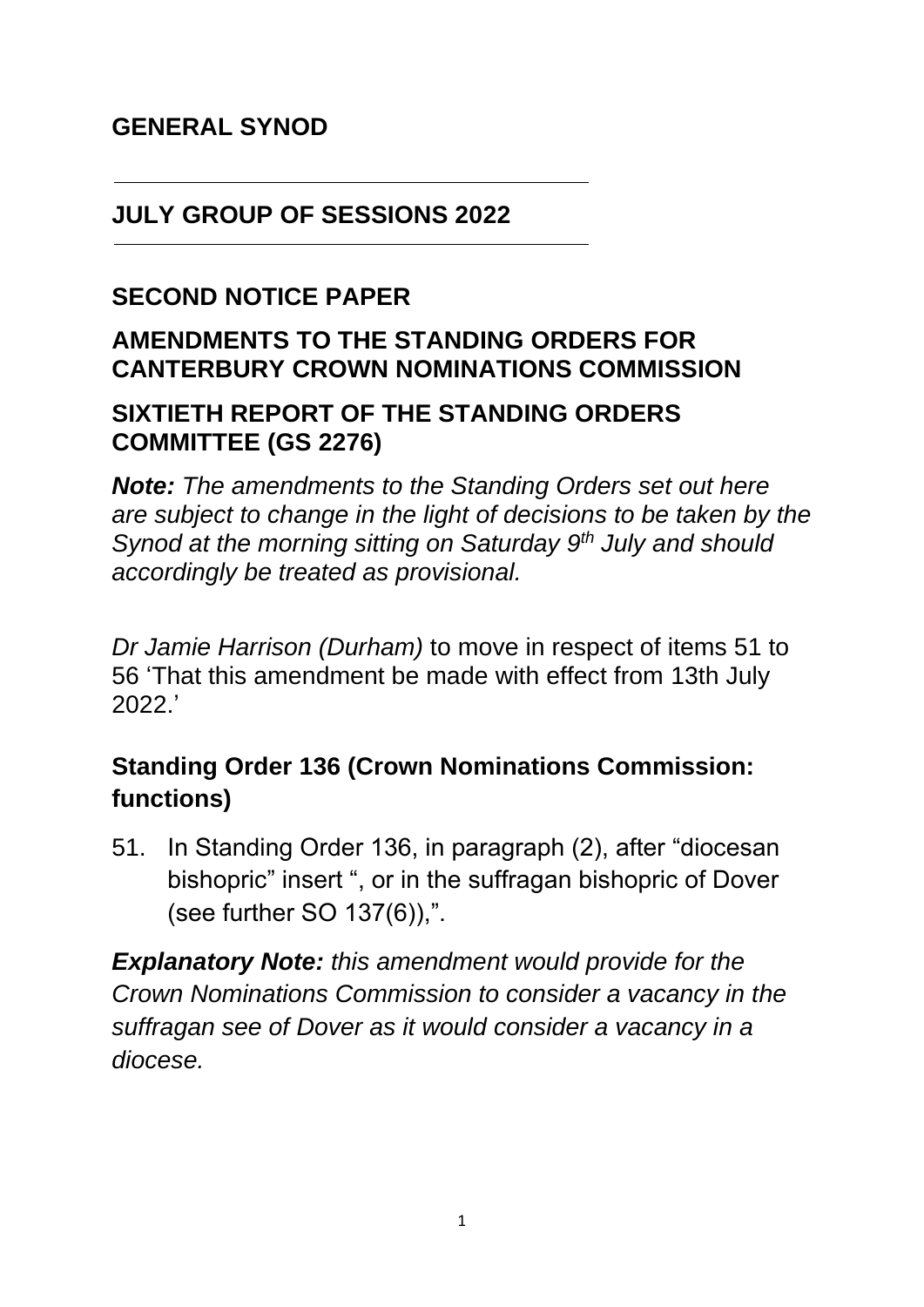# **Standing Order 137 (Crown Nominations Commission: membership)**

52. In Standing Order 137, in paragraph (1)(d), after "the diocesan bishopric" insert "or, in the case of a vacancy in the Archbishopric of Canterbury, three members elected by and from the Vacancy in See Committee of the diocese of Canterbury".

*Explanatory Note: this amendment would provide that, where there is a vacancy for Archbishop of Canterbury, the voting members of the Crown Nominations Commission include three members (rather than the current six) elected by and from the Vacancy in See Committee of Canterbury diocese.*

53. In Standing Order 137, in paragraph (1)(e), for "that diocese" substitute "the diocese in which there is a vacancy in the diocesan bishopric".

*Explanatory Note: this is consequential on the previous amendment.*

54. In Standing Order 137, after paragraph (5) insert—

"(6) For the purposes of this Standing Order and the Vacancy in See Committees Regulation 1993 (as amended from time to time), the suffragan bishopric of Dover is to be treated as being a diocesan bishopric and, in the application of this Standing Order and that Regulation to that suffragan bishopric, a reference to the diocese is, where the context requires, to be read as a reference to the diocese of Canterbury."

*Explanatory Note: this technical amendment would ensure the correct application to the suffragan see of Dover of the relevant Standing Orders and the Vacancy in See Committees Regulation.*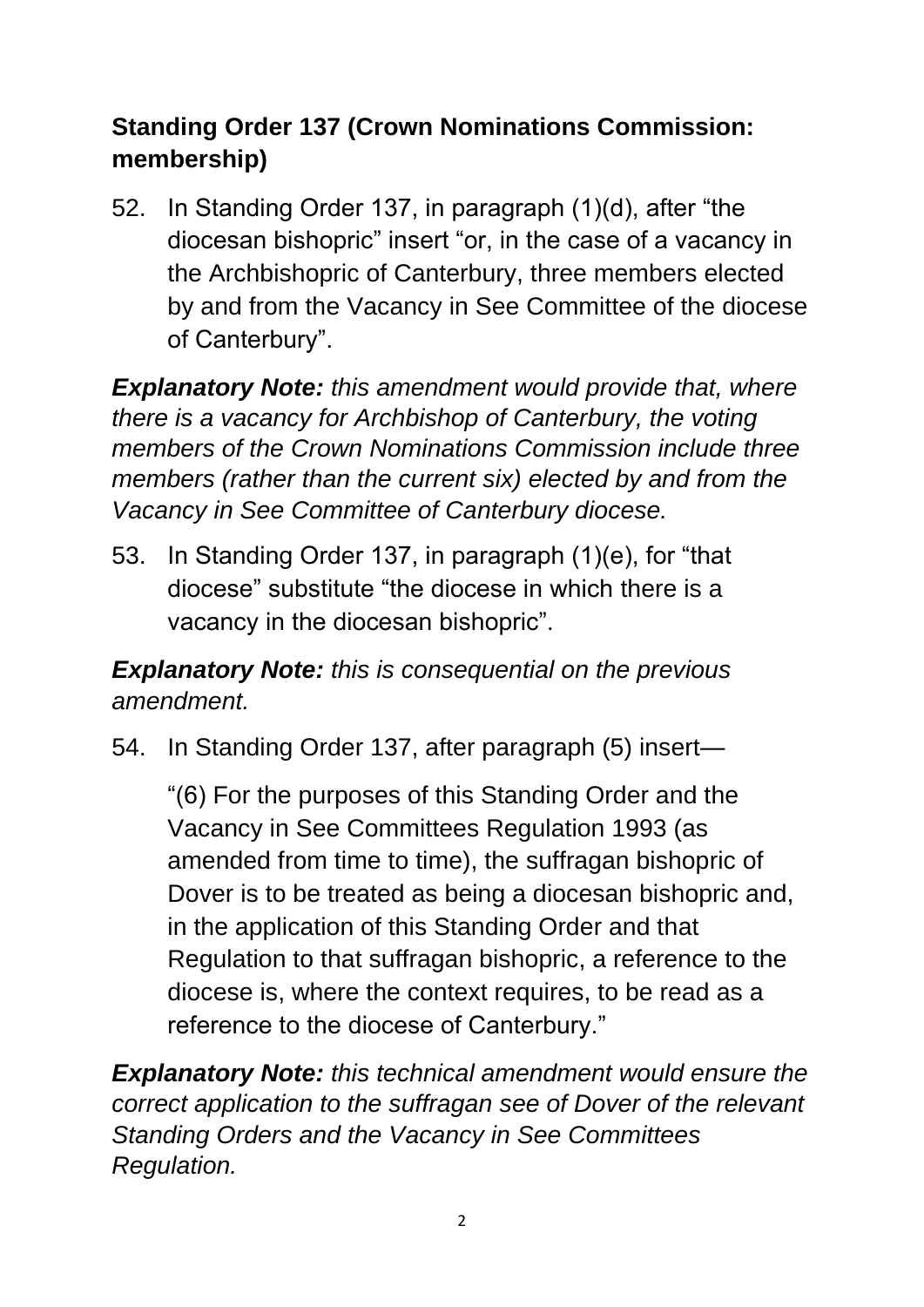# **Standing Order 139 (Crown Nominations Commission: archiepiscopal vacancy)**

55. In Standing Order 139, in paragraph (2)(a), for subparagraph (ii) (but not the following "and") substitute—

> "(ii) five representatives of other Churches of the Anglican Communion (see paragraph (2A)),".

*Explanatory Note: this amendment would provide that, where there is a vacancy for Archbishop of Canterbury, the voting members of the Crown Nominations Commission would also include five representatives of other Churches of the Anglican Communion (rather than the current single member of the Primates Meeting of the Anglican Communion).*

56. In Standing Order 139, after paragraph (2) insert—

"(2A)The five persons referred to in paragraph (2)(a)(ii) are to be chosen by the Joint Standing Committee of the Primates Meeting of the Anglican Communion and the Anglican Consultative Council—

- (a) with one person to be chosen from each of the five regions of the Anglican Communion (and, for this purpose, the Europe region includes the provinces of the British Isles other than England), and
- (b) with those chosen to include at least one primate, at least one priest or deacon and at least one actual communicant lay person."

*Explanatory Note: this amendment would provide for the five representatives of the Anglican Communion referred to in amendment 5 to be chosen by the relevant Joint Standing Committee and for there to be one person chosen from each region of the Anglican Communion and for those chosen to*